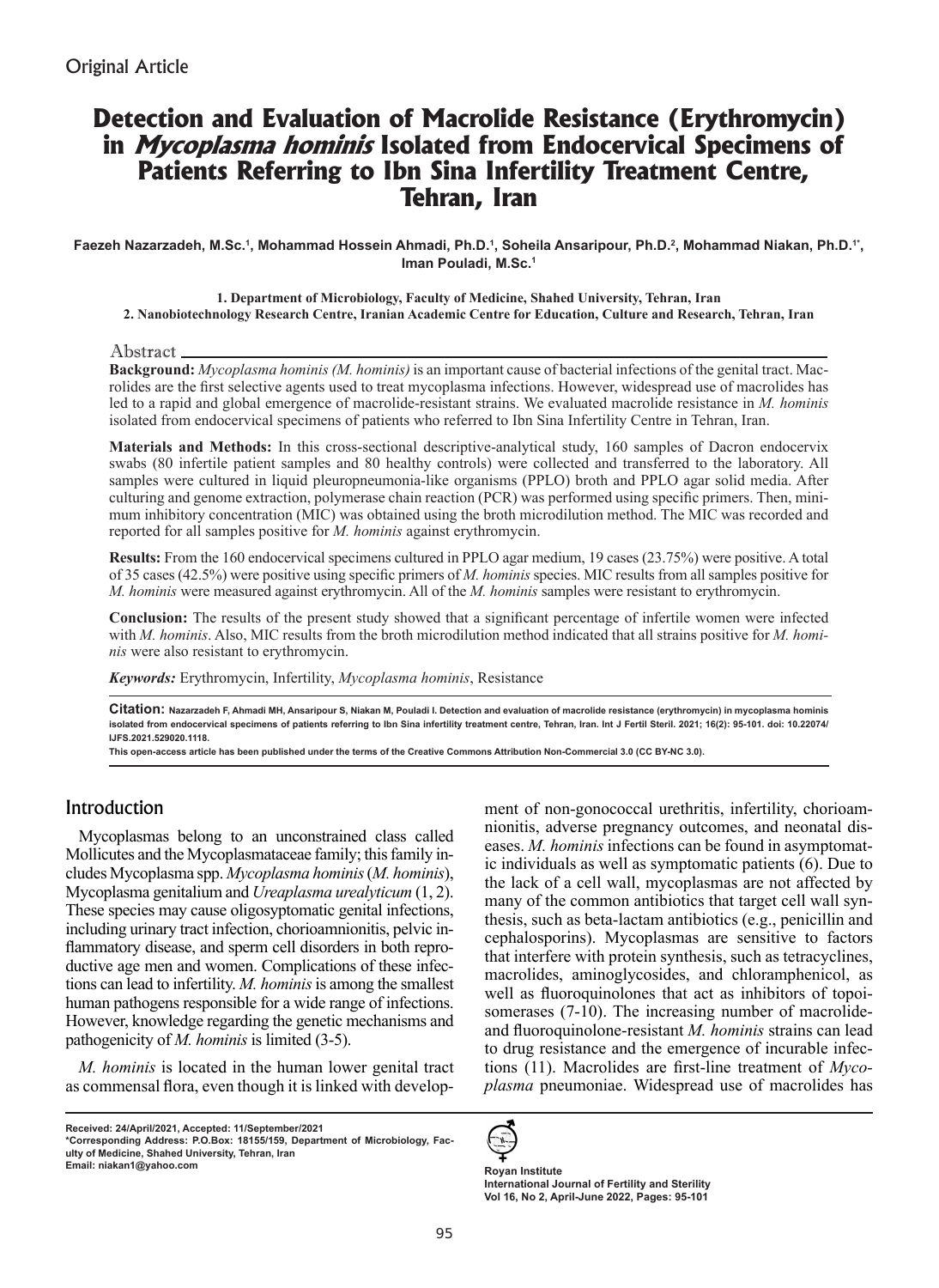led to rapid and global emergence of macrolide-resistant strains. The point mutation in domain V of the *23S rRNA*  gene (nucleotide displacement at specific positions of domain V of *23S rRNA*) has been identified as the cause of macrolide resistance in mycoplasmas (11-13).

There is an increased prevalence of infertility in Iran. An elevated rate of genital infections caused by *M. hominis* in infertile women was reported by Seifoleslami et al. (14) Therefore, it is important to conduct observational studies on the prevalence and antimicrobial susceptibility of these bacterial species among infertile Iranian females. In this study, for the first time in Iran, we investigated the erythromycin macrolide resistance of *M. hominis* isolated from infertile women who referred to Ibn Sina Infertility Centre in Tehran, Iran. The objectives of this study were: i. Analysis of *M. hominis* prevalence by culture and molecular methods (e.g., presence of *23S rRNA* gene) from endocervical samples of the infertile women and ii. Evaluation of erythromycin macrolide resistance of *M. hominis* species isolated from these women.

## Materials and Methods

#### **Sample collection**

In this cross-sectional descriptive-analytical study, 160 endocervical swab samples were collected from women who referred to Ibn Sina Infertility Centre, Tehran Province, Iran. The samples were assigned to two groups, patient (n=80) and control (n=80). The inclusion criteria were: married women with clinical signs of vaginosis, green vaginal discharge with a foul fishy odour, history of infertility (infertility after one year of intercourse), history of abortion, history of preterm delivery, and no antibiotic use during the past month. All the clinical examinations were performed by a gynaecologist. All participants completed a questionnaire for patient eligibility, and a written informed consent was obtained before they were screened for sampling eligibility. The control group consisted the healthy and fertile individuals.

#### **Culture**

Sampling was performed using endocervical Dacron swabs. Two swabs were obtained from each patient, one for culture and the other for molecular assessment. All swabs were transferred to the laboratory in 2 ml of liquid transfer medium under sterile conditions. Afterwards, 1 ml of the transfer medium was filtered through 0.45 µm pore size filters and transferred to main pleuropneumonia-like organisms (PPLO) broth (pH=7.8  $\pm$  0.2). The samples were then incubated in a 5%-10%  $CO<sub>2</sub>$  atmosphere at 37 °C for one week. After three subcultures in liquid medium, 100 µl of each sample was cultured in PPLO solid agar, and the samples were incubated in  $5-10\%$  CO<sub>2</sub> at  $37^{\circ}$ C for  $3-5$  days. In this study, we used the standard *M. hominis* (ATCC: 23114) strain, which was prepared at Baqiyatallah University, Tehran, Iran.

#### **DNA extraction**

We used the polymerase chain reaction (PCR) technique, which is a highly sensitive, specific test to confirm the presence of all pathogens, regardless of culture test results. A DNA Extraction Kit (Sinaclon, Iran) was used to extract DNA from the samples. After DNA extraction, all samples were kept at -20°C prior to PCR.

#### **Molecular method**

In this study, specific primers were used to identify the *M. hominis* gene, 23S rRNA, as shown in Table 1 (15, 16). Primer BLAST was performed, and sensitivity and specificity were confirmed at the NCBI site.

PCR was conducted with a final volume of 25 μl for each sample, which included 12.5 μl Master Mix 2X (Master Mix 2X, Pishgam, Iran), 5 µl DNA template, and 0.5 μl of each primer pair in a total volume of 25 μl. PCR was performed according to the protocol for different genes (Table 2). Finally, PCR amplification products were subjected to 1% gel agarose electrophoresis. DNA extracted from a standard strain of *M. hominis* (ATCC: 23114) was the control.

|                                                             |                                                     | <b>Table 1:</b> Sequences of the study primers                                               |                |                  |                        |
|-------------------------------------------------------------|-----------------------------------------------------|----------------------------------------------------------------------------------------------|----------------|------------------|------------------------|
| Gene                                                        |                                                     | Primer sequence $(5^{\prime} - 3^{\prime})$                                                  |                |                  | $Tm (^{\circ}C)$       |
| <i>M. hominis</i> species gene                              | F: CAATGGCTAATGCCGGATACGC<br>R: GGTACCGTCAGTCTGCAAT |                                                                                              |                | 334              | 58                     |
| $23S$ rRNA                                                  | F: TAACTATAACGGTCCTAAGG<br>R: CCGCTTAGATGCTTTCAGCG  |                                                                                              |                | 793              | 52                     |
| M. hominis; Mycoplasma hominis and Tm; Melting temperature. |                                                     |                                                                                              |                |                  |                        |
|                                                             |                                                     | <b>Table 2:</b> Temperature protocol of PCR for <i>M. hominis</i> gene and the 23S rRNA gene |                |                  |                        |
| Gene                                                        | <b>Pre-</b> denaturation                            | <b>Denaturation</b>                                                                          | Annealing      | <b>Extension</b> | <b>Final extension</b> |
| Gene species of <i>M. hominis</i>                           | $95^{\circ}$ C                                      | $95^{\circ}$ C                                                                               | $56^{\circ}$ C | $72^{\circ}$ C   | $72^{\circ}$ C         |
|                                                             | 5 minutes                                           | 30 seconds                                                                                   | 45 seconds     | 60 seconds       | 7 minutes              |

*23S rRNA* 94°C 95°C 55°C 72°C 72°C

*M. hominis; Mycoplasma hominis* **and PCR; Polymerase chain reaction.**

35 cycles

10 minutes 1 minute 1 minute 1 minute 60 seconds 10 minutes

40 cycles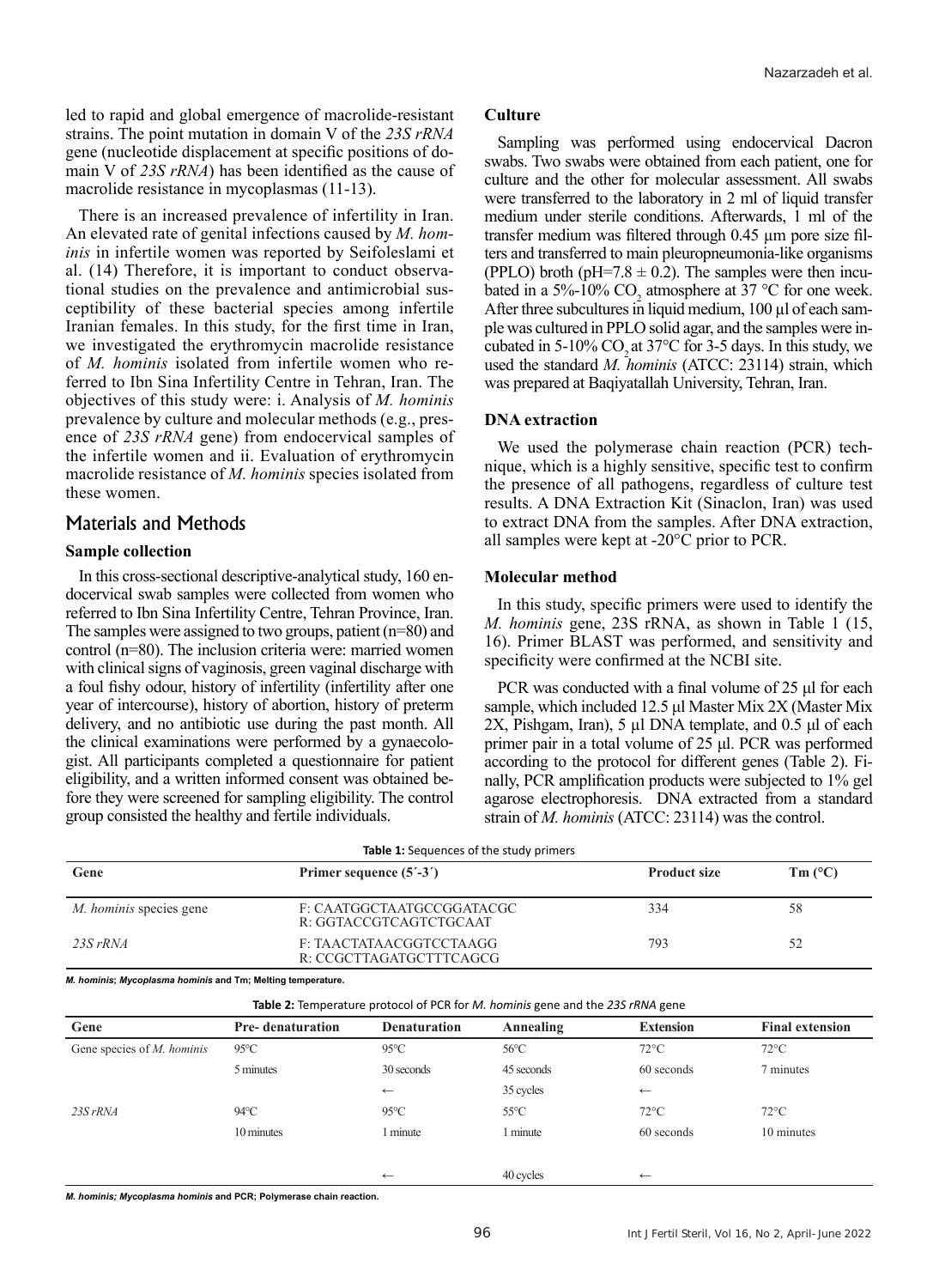#### **Minimum inhibitory concentration determination using the microdilution method**

We determined the minimum inhibitory concentration (MIC) of erythromycin for the samples that were positive for the species gene of *M. hominis* and the *23S rRNA* gene. We used microdilution of the arginine PPLO broth that was enriched with horse serum and L-arginine. The assessment was conducted in 96-well microplates following preparation of the macrolide suspension (erythromycin). The microplates prepared for the *M. hominis* culture were incubated at 37°C for 48-72 hours. The final results were interpreted based on previous studies (16, 17). Antimicrobial susceptibility was determined through PPLO broth microdilution for clinical strains, as described previously. The specific cut-off points (mg/litre) that indicated susceptibility (S) or resistance (R) to erythromycin were  $S \le 1$  and  $R \geq 4$  (11). The MIC of erythromycin was measured and recorded for all *M. hominis* positive samples. The MIC for erythromycin was measured based on colour changes of the arginine PPLO broth enriched with horse serum and L-arginine. Arginine PPLO broth is a phenol red medium and growth of *M. hominis* in arginine PPLO broth changes the colour of the medium from purple to darker red.

#### **Ethical considerations**

This study was approved by the Ethics Committee of Shahed University School of Medicine, Tehran, Iran (IR. SHAHED.REC.1398.014).

## **Statistical analysis**

The data were analysed using IBM SPSS statistical software, version 20.0 (SPSS Inc., Chicago, IL) and presented as statistical tables. P<0.05 were considered significant according to the Chi-square test.

## Results

In this study, 160 endocervical swab samples were collected from participants, of which 80 samples were collected from infertile women (experimental group) and 80 samples from healthy women (control group). The study participants ranged in age from 20 years to 49 years. As shown in Table 3, *M. hominis* was most prevalent in women 30-39 years of age in both groups.

**Table 3:** Frequency distribution of M. hominis in endocervical samples by age group

|           | Number of<br>patients $(n=160)$ |                  | Patient group<br>$(n=80)$ |            | Control group<br>$(n=80)$ |     |
|-----------|---------------------------------|------------------|---------------------------|------------|---------------------------|-----|
| Age(Y)    | <b>Patient</b><br>group         | Control<br>group | Culture                   | <b>PCR</b> | <b>Culture</b>            | PCR |
| $20 - 29$ | 21                              | 19               | 3                         | 4          |                           |     |
| 30-39     | 47                              | 45               | 11                        | 17         |                           | 3   |
| 40-49     | 12                              | 16               | 4                         | 8          | $\theta$                  | っ   |
| Total     | 80                              | 80               | 18                        | 29         |                           | 5   |

*M. hominis***:** *Mycoplasma hominis* **and PCR; Polymerase chain reaction.**

Among the investigated endocervical specimens, 19 samples grew *M. hominis* colonies on PPLO agar, 18 (22.5%) were from the experimental group, and 1 (1.25%) from the control group (Table 4).

| Table 4: Detection of M. hominis by culture on PPLO agar and PCR |  |  |
|------------------------------------------------------------------|--|--|
|                                                                  |  |  |

| Number         | Age (Y) | <b>Cultivation</b><br>PCR<br>Sample type |                |                     |
|----------------|---------|------------------------------------------|----------------|---------------------|
|                |         | Patient group                            |                |                     |
| 1              | 20      | $^{+}$                                   | $^{+}$         | Endocervical mucosa |
| $\overline{2}$ | 25      | $^{+}$                                   | $^{+}$         | Endocervical mucosa |
| 3              | 27      |                                          | $^{+}$         | Endocervical mucosa |
| 4              | 29      | $\ddot{}$                                | $^{+}$         | Endocervical mucosa |
| 5              | 30      | $^{+}$                                   | $^{+}$         | Endocervical mucosa |
| 6              | 31      | $^{+}$                                   | $^{+}$         | Endocervical mucosa |
| 7              | 31      |                                          | $^{+}$         | Endocervical mucosa |
| 8              | 32      | $^{+}$                                   | $^{+}$         | Endocervical mucosa |
| 9              | 32      |                                          | $^{+}$         | Endocervical mucosa |
| 10             | 33      | $^{+}$                                   | $^{+}$         | Endocervical mucosa |
| 11             | 33      | $^{+}$                                   | $^{+}$         | Endocervical mucosa |
| 12             | 34      |                                          | $^{+}$         | Endocervical mucosa |
| 13             | 35      |                                          | $^{+}$         | Endocervical mucosa |
| 14             | 35      | $^{+}$                                   | $^{+}$         | Endocervical mucosa |
| 15             | 36      |                                          | $^{+}$         | Endocervical mucosa |
| 16             | 36      |                                          | $^{+}$         | Endocervical mucosa |
| 17             | 37      | $^{+}$                                   | $^{+}$         | Endocervical mucosa |
| 18             | 37      | $^{+}$                                   | $^{+}$         | Endocervical mucosa |
| 19             | 38      | $^{+}$                                   | $^{+}$         | Endocervical mucosa |
| 20             | 39      | $^{+}$                                   | $^{+}$         | Endocervical mucosa |
| 21             | 39      | $^{+}$                                   | $^{+}$         | Endocervical mucosa |
| 22             | 40      |                                          | $^{+}$         | Endocervical mucosa |
| 23             | 42      | $^{+}$                                   | $^{+}$         | Endocervical mucosa |
| 24             | 44      | $^{+}$                                   | $^{+}$         | Endocervical mucosa |
| 25             | 47      |                                          | $^{+}$         | Endocervical mucosa |
| 26             | 47      | $\ddot{}$                                | $^{+}$         | Endocervical mucosa |
| 27             | 48      |                                          | $^{+}$         | Endocervical mucosa |
| 28             | 48      |                                          | $^{+}$         | Endocervical mucosa |
| 29             | 49      | $^{+}$                                   | $^{+}$         | Endocervical mucosa |
|                |         | Control group                            |                |                     |
| 1              | 29      | $\overline{\phantom{0}}$                 | $^{+}$         | Endocervical mucosa |
| $\overline{c}$ | 36      | $^{+}$                                   | $^{+}$         | Endocervical mucosa |
| 3              | 37      |                                          | $\overline{+}$ | Endocervical mucosa |
| $\overline{4}$ | 39      |                                          | $^{+}$         | Endocervical mucosa |
| 5              | 48      |                                          | $^{+}$         | Endocervical mucosa |

**PPLO; Pleuropneumonia-like organisms broth, PCR; Polymerase chain reaction, and** *M. hominis; Mycoplasma hominis.*

## **Results of polymerase chain reaction detection of Mycoplasma hominis (***M. hominis***) species gene and 23S rRNA gene**

Results of PCR on 160 Dacron endocervical swabs showed that 34 samples (42.5%) were positive for *M. hominis* by using first primers for the *M. hominis*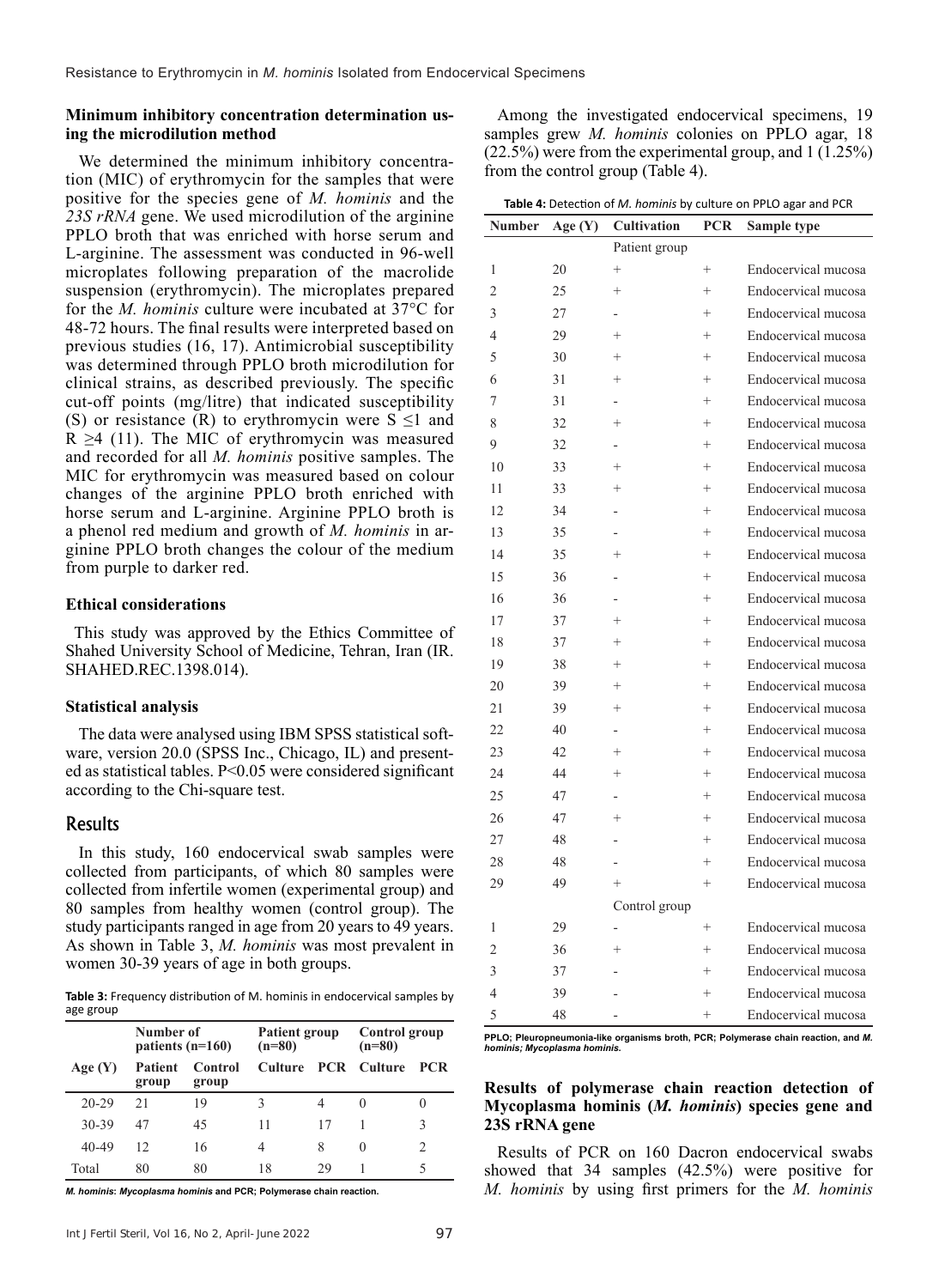species gene and primers for the *23S rRNA* (Fig.1). Of 80 endocervical samples in the experimental group, 29 (36.25%) were positive for *M. hominis*, and from 80 endocervical samples in the control group, 5 (6.25%) were positive for *M. hominis* (Table 4).



**Fig.1:** Results of 1% gel agarose electrophoresis. **A.** PCR results for the *23S rRNA* gene, L; DNA ladder (100 bp DNA Ladder, Pishgam, Iran), PC; Positive control, NC; Negative control, Lanes 1-5 are positive for *23S rRNA* gene. **B.** PCR results for the *M. hominis* species gene, L; DNA ladder (100 bp DNA Ladder, Pishgam, Iran), PC; Positive control, NC; Negative control, Lanes 1-3 are positive for species gene of *M. hominis*, and PCR; Polymerase chain reaction.

The frequency and distribution of *M. hominis* in both patient and control groups according to the culture and PCR methods indicated that positive culture of *M. hominis* in the infertile patients  $(P=0.004)$  and diagnosis by molecular PCR (P=0.003) were much higher compared to the control group. PCR results had a very high sensitivity compared to the culture method for detection of *M. hominis* (P=0.037).

#### **Minimum inhibitory concentration of** *Mycoplasma hominis (M. hominis)* **positive specimens**

We performed MIC on the positive samples to determine the susceptibility or resistance of erythromycin on these samples. According to the findings of our study, all of the *M. hominis* samples were resistant to erythromycin (Table 5).

**Table 5:** MIC ranges (µg/ml) for erythromycin against *M. hominis*

| 256<br>256<br>100<br>$\boldsymbol{0}$<br>$\leq1-2512$<br>$\overline{0}$<br>1<br>$\overline{c}$<br>100<br>128<br>128<br>$\leq1 - \geq 512$<br>$\overline{0}$<br>$\boldsymbol{0}$<br>3<br>128<br>256<br>$\leq1-512$<br>$\overline{0}$<br>100<br>$\boldsymbol{0}$<br>$\overline{\mathcal{L}}$<br>128<br>128<br>$\leq$ 1- $\geq$ 512<br>$\overline{0}$<br>100<br>$\boldsymbol{0}$<br>5<br>128<br>256<br>$\leq$ 1- $\geq$ 512<br>$\boldsymbol{0}$<br>100<br>$\boldsymbol{0}$<br>6<br>256<br>256<br>$\leq1-2512$<br>100<br>0<br>0<br>$\boldsymbol{7}$<br>128<br>128<br>$\leq1-512$<br>$\overline{0}$<br>100<br>$\mathbf{0}$<br>8<br>256<br>256<br>$\leq1-2512$<br>$\overline{0}$<br>100<br>$\boldsymbol{0}$<br>9<br>$\leq1 - \geq 512$<br>128<br>256<br>$\overline{0}$<br>100<br>$\boldsymbol{0}$<br>10<br>256<br>256<br>$\leq$ 1- $\geq$ 512<br>$\overline{0}$<br>100<br>$\boldsymbol{0}$<br>64<br>11<br>128<br>$\leq1 - \geq 512$<br>$\boldsymbol{0}$<br>100<br>$\boldsymbol{0}$<br>12<br>256<br>256<br>$\leq$ 1- $\geq$ 512<br>100<br>0<br>$\boldsymbol{0}$<br>13<br>128<br>128<br>$\leq$ 1- $\geq$ 512<br>$\boldsymbol{0}$<br>100<br>$\boldsymbol{0}$<br>14<br>128<br>256<br>$\leq$ 1- $\geq$ 512<br>$\theta$<br>100<br>0<br>15<br>256<br>256<br>$\leq1-512$<br>$\overline{0}$<br>100<br>$\mathbf{0}$<br>16<br>128<br>128<br>$\leq$ 1- $\geq$ 512<br>$\overline{0}$<br>100<br>$\theta$<br>17<br>256<br>256<br>$\leq$ 1- $\geq$ 512<br>100<br>0<br>0<br>18<br>128<br>128<br>$\leq1-2512$<br>100<br>0<br>$\boldsymbol{0}$<br>19<br>256<br>256<br>$\leq1-2512$<br>$\boldsymbol{0}$<br>100<br>$\boldsymbol{0}$<br>20<br>128<br>128<br>$\leq$ 1- $\geq$ 512<br>$\overline{0}$<br>100<br>$\boldsymbol{0}$<br>21<br>256<br>256<br>$\leq$ 1- $\geq$ 512<br>$\boldsymbol{0}$<br>100<br>$\boldsymbol{0}$<br>22<br>256<br>$\leq1-2512$<br>$\overline{0}$<br>100<br>$\boldsymbol{0}$<br>128<br>23<br>256<br>256<br>$\leq$ 1- $\geq$ 512<br>$\overline{0}$<br>100<br>$\mathbf{0}$<br>24<br>256<br>256<br>$\leq$ 1- $\geq$ 512<br>$\overline{0}$<br>100<br>$\boldsymbol{0}$<br>25<br>128<br>128<br>$\leq$ 1- $\geq$ 512<br>$\theta$<br>100<br>0<br>26<br>64<br>64<br>$\leq$ 1- $\geq$ 512<br>$\boldsymbol{0}$<br>100<br>$\mathbf{0}$<br>27<br>128<br>256<br>$\leq1-2512$<br>$\boldsymbol{0}$<br>100<br>$\boldsymbol{0}$<br>28<br>128<br>128<br>$\leq$ 1- $\geq$ 512<br>100<br>0<br>0<br>29<br>256<br>256<br>$\leq$ 1- $\geq$ 512<br>$\boldsymbol{0}$<br>100<br>$\boldsymbol{0}$<br>Control<br>group<br>100<br>$\overline{0}$<br>$\mathbf{1}$<br>128<br>256<br>$\overline{0}$<br>$\leq1-512$<br>$\overline{c}$<br>100<br>256<br>256<br>$\leq$ 1- $\geq$ 512<br>$\overline{0}$<br>$\mathbf{0}$<br>3<br>100<br>128<br>128<br>$\leq$ 1- $\geq$ 512<br>$\boldsymbol{0}$<br>$\boldsymbol{0}$<br>$\overline{4}$<br>64<br>100<br>128<br>$\leq$ 1- $\geq$ 512<br>$\boldsymbol{0}$<br>$\mathbf{0}$<br>5<br>100<br>128<br>128<br>$\leq$ 1- $\geq$ 512<br>$\overline{0}$<br>$\boldsymbol{0}$ | Patient<br>group | MIC <sub>50</sub> | $MIC_{90}$ | Range | S(%) | I(%) | $R(^{0}/_{0})$ |
|------------------------------------------------------------------------------------------------------------------------------------------------------------------------------------------------------------------------------------------------------------------------------------------------------------------------------------------------------------------------------------------------------------------------------------------------------------------------------------------------------------------------------------------------------------------------------------------------------------------------------------------------------------------------------------------------------------------------------------------------------------------------------------------------------------------------------------------------------------------------------------------------------------------------------------------------------------------------------------------------------------------------------------------------------------------------------------------------------------------------------------------------------------------------------------------------------------------------------------------------------------------------------------------------------------------------------------------------------------------------------------------------------------------------------------------------------------------------------------------------------------------------------------------------------------------------------------------------------------------------------------------------------------------------------------------------------------------------------------------------------------------------------------------------------------------------------------------------------------------------------------------------------------------------------------------------------------------------------------------------------------------------------------------------------------------------------------------------------------------------------------------------------------------------------------------------------------------------------------------------------------------------------------------------------------------------------------------------------------------------------------------------------------------------------------------------------------------------------------------------------------------------------------------------------------------------------------------------------------------------------------------------------------------------------------------------------------------------------------------------------------------------------------------------------------------------------------------------------------------------------------------------------------------------------------------------------------------|------------------|-------------------|------------|-------|------|------|----------------|
|                                                                                                                                                                                                                                                                                                                                                                                                                                                                                                                                                                                                                                                                                                                                                                                                                                                                                                                                                                                                                                                                                                                                                                                                                                                                                                                                                                                                                                                                                                                                                                                                                                                                                                                                                                                                                                                                                                                                                                                                                                                                                                                                                                                                                                                                                                                                                                                                                                                                                                                                                                                                                                                                                                                                                                                                                                                                                                                                                                  |                  |                   |            |       |      |      |                |
|                                                                                                                                                                                                                                                                                                                                                                                                                                                                                                                                                                                                                                                                                                                                                                                                                                                                                                                                                                                                                                                                                                                                                                                                                                                                                                                                                                                                                                                                                                                                                                                                                                                                                                                                                                                                                                                                                                                                                                                                                                                                                                                                                                                                                                                                                                                                                                                                                                                                                                                                                                                                                                                                                                                                                                                                                                                                                                                                                                  |                  |                   |            |       |      |      |                |
|                                                                                                                                                                                                                                                                                                                                                                                                                                                                                                                                                                                                                                                                                                                                                                                                                                                                                                                                                                                                                                                                                                                                                                                                                                                                                                                                                                                                                                                                                                                                                                                                                                                                                                                                                                                                                                                                                                                                                                                                                                                                                                                                                                                                                                                                                                                                                                                                                                                                                                                                                                                                                                                                                                                                                                                                                                                                                                                                                                  |                  |                   |            |       |      |      |                |
|                                                                                                                                                                                                                                                                                                                                                                                                                                                                                                                                                                                                                                                                                                                                                                                                                                                                                                                                                                                                                                                                                                                                                                                                                                                                                                                                                                                                                                                                                                                                                                                                                                                                                                                                                                                                                                                                                                                                                                                                                                                                                                                                                                                                                                                                                                                                                                                                                                                                                                                                                                                                                                                                                                                                                                                                                                                                                                                                                                  |                  |                   |            |       |      |      |                |
|                                                                                                                                                                                                                                                                                                                                                                                                                                                                                                                                                                                                                                                                                                                                                                                                                                                                                                                                                                                                                                                                                                                                                                                                                                                                                                                                                                                                                                                                                                                                                                                                                                                                                                                                                                                                                                                                                                                                                                                                                                                                                                                                                                                                                                                                                                                                                                                                                                                                                                                                                                                                                                                                                                                                                                                                                                                                                                                                                                  |                  |                   |            |       |      |      |                |
|                                                                                                                                                                                                                                                                                                                                                                                                                                                                                                                                                                                                                                                                                                                                                                                                                                                                                                                                                                                                                                                                                                                                                                                                                                                                                                                                                                                                                                                                                                                                                                                                                                                                                                                                                                                                                                                                                                                                                                                                                                                                                                                                                                                                                                                                                                                                                                                                                                                                                                                                                                                                                                                                                                                                                                                                                                                                                                                                                                  |                  |                   |            |       |      |      |                |
|                                                                                                                                                                                                                                                                                                                                                                                                                                                                                                                                                                                                                                                                                                                                                                                                                                                                                                                                                                                                                                                                                                                                                                                                                                                                                                                                                                                                                                                                                                                                                                                                                                                                                                                                                                                                                                                                                                                                                                                                                                                                                                                                                                                                                                                                                                                                                                                                                                                                                                                                                                                                                                                                                                                                                                                                                                                                                                                                                                  |                  |                   |            |       |      |      |                |
|                                                                                                                                                                                                                                                                                                                                                                                                                                                                                                                                                                                                                                                                                                                                                                                                                                                                                                                                                                                                                                                                                                                                                                                                                                                                                                                                                                                                                                                                                                                                                                                                                                                                                                                                                                                                                                                                                                                                                                                                                                                                                                                                                                                                                                                                                                                                                                                                                                                                                                                                                                                                                                                                                                                                                                                                                                                                                                                                                                  |                  |                   |            |       |      |      |                |
|                                                                                                                                                                                                                                                                                                                                                                                                                                                                                                                                                                                                                                                                                                                                                                                                                                                                                                                                                                                                                                                                                                                                                                                                                                                                                                                                                                                                                                                                                                                                                                                                                                                                                                                                                                                                                                                                                                                                                                                                                                                                                                                                                                                                                                                                                                                                                                                                                                                                                                                                                                                                                                                                                                                                                                                                                                                                                                                                                                  |                  |                   |            |       |      |      |                |
|                                                                                                                                                                                                                                                                                                                                                                                                                                                                                                                                                                                                                                                                                                                                                                                                                                                                                                                                                                                                                                                                                                                                                                                                                                                                                                                                                                                                                                                                                                                                                                                                                                                                                                                                                                                                                                                                                                                                                                                                                                                                                                                                                                                                                                                                                                                                                                                                                                                                                                                                                                                                                                                                                                                                                                                                                                                                                                                                                                  |                  |                   |            |       |      |      |                |
|                                                                                                                                                                                                                                                                                                                                                                                                                                                                                                                                                                                                                                                                                                                                                                                                                                                                                                                                                                                                                                                                                                                                                                                                                                                                                                                                                                                                                                                                                                                                                                                                                                                                                                                                                                                                                                                                                                                                                                                                                                                                                                                                                                                                                                                                                                                                                                                                                                                                                                                                                                                                                                                                                                                                                                                                                                                                                                                                                                  |                  |                   |            |       |      |      |                |
|                                                                                                                                                                                                                                                                                                                                                                                                                                                                                                                                                                                                                                                                                                                                                                                                                                                                                                                                                                                                                                                                                                                                                                                                                                                                                                                                                                                                                                                                                                                                                                                                                                                                                                                                                                                                                                                                                                                                                                                                                                                                                                                                                                                                                                                                                                                                                                                                                                                                                                                                                                                                                                                                                                                                                                                                                                                                                                                                                                  |                  |                   |            |       |      |      |                |
|                                                                                                                                                                                                                                                                                                                                                                                                                                                                                                                                                                                                                                                                                                                                                                                                                                                                                                                                                                                                                                                                                                                                                                                                                                                                                                                                                                                                                                                                                                                                                                                                                                                                                                                                                                                                                                                                                                                                                                                                                                                                                                                                                                                                                                                                                                                                                                                                                                                                                                                                                                                                                                                                                                                                                                                                                                                                                                                                                                  |                  |                   |            |       |      |      |                |
|                                                                                                                                                                                                                                                                                                                                                                                                                                                                                                                                                                                                                                                                                                                                                                                                                                                                                                                                                                                                                                                                                                                                                                                                                                                                                                                                                                                                                                                                                                                                                                                                                                                                                                                                                                                                                                                                                                                                                                                                                                                                                                                                                                                                                                                                                                                                                                                                                                                                                                                                                                                                                                                                                                                                                                                                                                                                                                                                                                  |                  |                   |            |       |      |      |                |
|                                                                                                                                                                                                                                                                                                                                                                                                                                                                                                                                                                                                                                                                                                                                                                                                                                                                                                                                                                                                                                                                                                                                                                                                                                                                                                                                                                                                                                                                                                                                                                                                                                                                                                                                                                                                                                                                                                                                                                                                                                                                                                                                                                                                                                                                                                                                                                                                                                                                                                                                                                                                                                                                                                                                                                                                                                                                                                                                                                  |                  |                   |            |       |      |      |                |
|                                                                                                                                                                                                                                                                                                                                                                                                                                                                                                                                                                                                                                                                                                                                                                                                                                                                                                                                                                                                                                                                                                                                                                                                                                                                                                                                                                                                                                                                                                                                                                                                                                                                                                                                                                                                                                                                                                                                                                                                                                                                                                                                                                                                                                                                                                                                                                                                                                                                                                                                                                                                                                                                                                                                                                                                                                                                                                                                                                  |                  |                   |            |       |      |      |                |
|                                                                                                                                                                                                                                                                                                                                                                                                                                                                                                                                                                                                                                                                                                                                                                                                                                                                                                                                                                                                                                                                                                                                                                                                                                                                                                                                                                                                                                                                                                                                                                                                                                                                                                                                                                                                                                                                                                                                                                                                                                                                                                                                                                                                                                                                                                                                                                                                                                                                                                                                                                                                                                                                                                                                                                                                                                                                                                                                                                  |                  |                   |            |       |      |      |                |
|                                                                                                                                                                                                                                                                                                                                                                                                                                                                                                                                                                                                                                                                                                                                                                                                                                                                                                                                                                                                                                                                                                                                                                                                                                                                                                                                                                                                                                                                                                                                                                                                                                                                                                                                                                                                                                                                                                                                                                                                                                                                                                                                                                                                                                                                                                                                                                                                                                                                                                                                                                                                                                                                                                                                                                                                                                                                                                                                                                  |                  |                   |            |       |      |      |                |
|                                                                                                                                                                                                                                                                                                                                                                                                                                                                                                                                                                                                                                                                                                                                                                                                                                                                                                                                                                                                                                                                                                                                                                                                                                                                                                                                                                                                                                                                                                                                                                                                                                                                                                                                                                                                                                                                                                                                                                                                                                                                                                                                                                                                                                                                                                                                                                                                                                                                                                                                                                                                                                                                                                                                                                                                                                                                                                                                                                  |                  |                   |            |       |      |      |                |
|                                                                                                                                                                                                                                                                                                                                                                                                                                                                                                                                                                                                                                                                                                                                                                                                                                                                                                                                                                                                                                                                                                                                                                                                                                                                                                                                                                                                                                                                                                                                                                                                                                                                                                                                                                                                                                                                                                                                                                                                                                                                                                                                                                                                                                                                                                                                                                                                                                                                                                                                                                                                                                                                                                                                                                                                                                                                                                                                                                  |                  |                   |            |       |      |      |                |
|                                                                                                                                                                                                                                                                                                                                                                                                                                                                                                                                                                                                                                                                                                                                                                                                                                                                                                                                                                                                                                                                                                                                                                                                                                                                                                                                                                                                                                                                                                                                                                                                                                                                                                                                                                                                                                                                                                                                                                                                                                                                                                                                                                                                                                                                                                                                                                                                                                                                                                                                                                                                                                                                                                                                                                                                                                                                                                                                                                  |                  |                   |            |       |      |      |                |
|                                                                                                                                                                                                                                                                                                                                                                                                                                                                                                                                                                                                                                                                                                                                                                                                                                                                                                                                                                                                                                                                                                                                                                                                                                                                                                                                                                                                                                                                                                                                                                                                                                                                                                                                                                                                                                                                                                                                                                                                                                                                                                                                                                                                                                                                                                                                                                                                                                                                                                                                                                                                                                                                                                                                                                                                                                                                                                                                                                  |                  |                   |            |       |      |      |                |
|                                                                                                                                                                                                                                                                                                                                                                                                                                                                                                                                                                                                                                                                                                                                                                                                                                                                                                                                                                                                                                                                                                                                                                                                                                                                                                                                                                                                                                                                                                                                                                                                                                                                                                                                                                                                                                                                                                                                                                                                                                                                                                                                                                                                                                                                                                                                                                                                                                                                                                                                                                                                                                                                                                                                                                                                                                                                                                                                                                  |                  |                   |            |       |      |      |                |
|                                                                                                                                                                                                                                                                                                                                                                                                                                                                                                                                                                                                                                                                                                                                                                                                                                                                                                                                                                                                                                                                                                                                                                                                                                                                                                                                                                                                                                                                                                                                                                                                                                                                                                                                                                                                                                                                                                                                                                                                                                                                                                                                                                                                                                                                                                                                                                                                                                                                                                                                                                                                                                                                                                                                                                                                                                                                                                                                                                  |                  |                   |            |       |      |      |                |
|                                                                                                                                                                                                                                                                                                                                                                                                                                                                                                                                                                                                                                                                                                                                                                                                                                                                                                                                                                                                                                                                                                                                                                                                                                                                                                                                                                                                                                                                                                                                                                                                                                                                                                                                                                                                                                                                                                                                                                                                                                                                                                                                                                                                                                                                                                                                                                                                                                                                                                                                                                                                                                                                                                                                                                                                                                                                                                                                                                  |                  |                   |            |       |      |      |                |
|                                                                                                                                                                                                                                                                                                                                                                                                                                                                                                                                                                                                                                                                                                                                                                                                                                                                                                                                                                                                                                                                                                                                                                                                                                                                                                                                                                                                                                                                                                                                                                                                                                                                                                                                                                                                                                                                                                                                                                                                                                                                                                                                                                                                                                                                                                                                                                                                                                                                                                                                                                                                                                                                                                                                                                                                                                                                                                                                                                  |                  |                   |            |       |      |      |                |
|                                                                                                                                                                                                                                                                                                                                                                                                                                                                                                                                                                                                                                                                                                                                                                                                                                                                                                                                                                                                                                                                                                                                                                                                                                                                                                                                                                                                                                                                                                                                                                                                                                                                                                                                                                                                                                                                                                                                                                                                                                                                                                                                                                                                                                                                                                                                                                                                                                                                                                                                                                                                                                                                                                                                                                                                                                                                                                                                                                  |                  |                   |            |       |      |      |                |
|                                                                                                                                                                                                                                                                                                                                                                                                                                                                                                                                                                                                                                                                                                                                                                                                                                                                                                                                                                                                                                                                                                                                                                                                                                                                                                                                                                                                                                                                                                                                                                                                                                                                                                                                                                                                                                                                                                                                                                                                                                                                                                                                                                                                                                                                                                                                                                                                                                                                                                                                                                                                                                                                                                                                                                                                                                                                                                                                                                  |                  |                   |            |       |      |      |                |
|                                                                                                                                                                                                                                                                                                                                                                                                                                                                                                                                                                                                                                                                                                                                                                                                                                                                                                                                                                                                                                                                                                                                                                                                                                                                                                                                                                                                                                                                                                                                                                                                                                                                                                                                                                                                                                                                                                                                                                                                                                                                                                                                                                                                                                                                                                                                                                                                                                                                                                                                                                                                                                                                                                                                                                                                                                                                                                                                                                  |                  |                   |            |       |      |      |                |
|                                                                                                                                                                                                                                                                                                                                                                                                                                                                                                                                                                                                                                                                                                                                                                                                                                                                                                                                                                                                                                                                                                                                                                                                                                                                                                                                                                                                                                                                                                                                                                                                                                                                                                                                                                                                                                                                                                                                                                                                                                                                                                                                                                                                                                                                                                                                                                                                                                                                                                                                                                                                                                                                                                                                                                                                                                                                                                                                                                  |                  |                   |            |       |      |      |                |
|                                                                                                                                                                                                                                                                                                                                                                                                                                                                                                                                                                                                                                                                                                                                                                                                                                                                                                                                                                                                                                                                                                                                                                                                                                                                                                                                                                                                                                                                                                                                                                                                                                                                                                                                                                                                                                                                                                                                                                                                                                                                                                                                                                                                                                                                                                                                                                                                                                                                                                                                                                                                                                                                                                                                                                                                                                                                                                                                                                  |                  |                   |            |       |      |      |                |
|                                                                                                                                                                                                                                                                                                                                                                                                                                                                                                                                                                                                                                                                                                                                                                                                                                                                                                                                                                                                                                                                                                                                                                                                                                                                                                                                                                                                                                                                                                                                                                                                                                                                                                                                                                                                                                                                                                                                                                                                                                                                                                                                                                                                                                                                                                                                                                                                                                                                                                                                                                                                                                                                                                                                                                                                                                                                                                                                                                  |                  |                   |            |       |      |      |                |
|                                                                                                                                                                                                                                                                                                                                                                                                                                                                                                                                                                                                                                                                                                                                                                                                                                                                                                                                                                                                                                                                                                                                                                                                                                                                                                                                                                                                                                                                                                                                                                                                                                                                                                                                                                                                                                                                                                                                                                                                                                                                                                                                                                                                                                                                                                                                                                                                                                                                                                                                                                                                                                                                                                                                                                                                                                                                                                                                                                  |                  |                   |            |       |      |      |                |
|                                                                                                                                                                                                                                                                                                                                                                                                                                                                                                                                                                                                                                                                                                                                                                                                                                                                                                                                                                                                                                                                                                                                                                                                                                                                                                                                                                                                                                                                                                                                                                                                                                                                                                                                                                                                                                                                                                                                                                                                                                                                                                                                                                                                                                                                                                                                                                                                                                                                                                                                                                                                                                                                                                                                                                                                                                                                                                                                                                  |                  |                   |            |       |      |      |                |
|                                                                                                                                                                                                                                                                                                                                                                                                                                                                                                                                                                                                                                                                                                                                                                                                                                                                                                                                                                                                                                                                                                                                                                                                                                                                                                                                                                                                                                                                                                                                                                                                                                                                                                                                                                                                                                                                                                                                                                                                                                                                                                                                                                                                                                                                                                                                                                                                                                                                                                                                                                                                                                                                                                                                                                                                                                                                                                                                                                  |                  |                   |            |       |      |      |                |

**MIC; Minimum inhibitory concentration,** *M. hominis***; Mycoplasma homini, S; Susceptible, I; Intermediate, and R; Resistant.**

The MIC of erythromycin was measured and recorded for all *M. hominis* positive samples. We determined the MIC for erythromycin was based on colour changes of the arginine PPLO broth enriched with horse serum and L-arginine from the growth of *M. hominis*.

# **Discussion**

Infertility is one of the most important issues in medical science, which is commonly defined as a biological reproductive disability (10, 18). Some infections cause infertility amongst women, and some interfere with embryo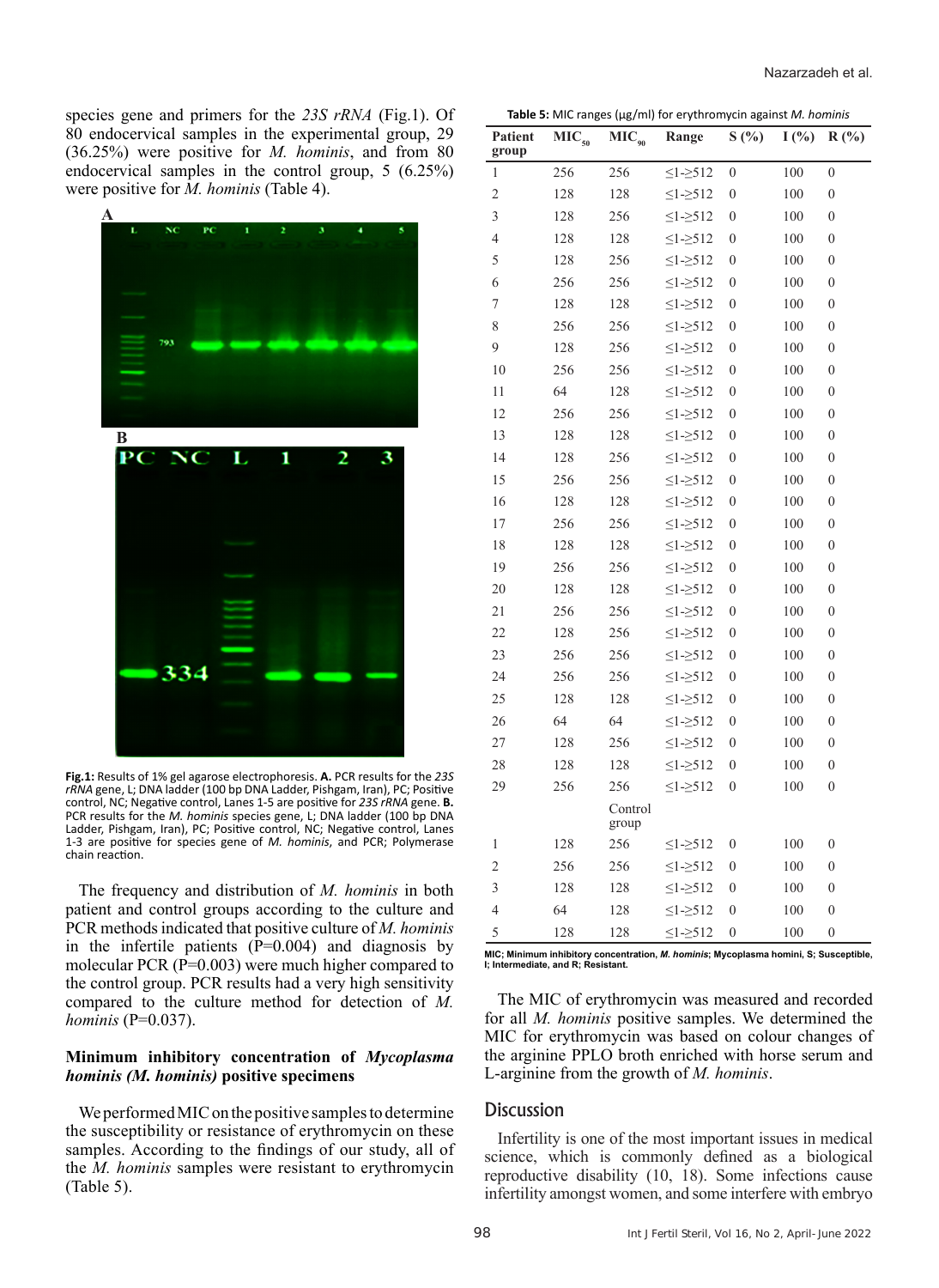implantation in the uterus, causing miscarriage. Bacterial infections can also cause infertility, and *M. hominis* is one of the most prevalent bacterial pathogens associated with infertility over the past few years. *M. hominis* generally colonizes in the urogenital system and can be seen as a natural flora in the genital tract of many sexually active men and women. This pathogen has been isolated from vaginal secretions, amniotic fluid, placental tissue and umbilical cord blood during pregnancy (18, 19).

In this study, we recruited 160 women from which 80 infertile women comprised the experimental group and 80 fertile women were in the control group. From the 160 endocervical samples, 19 cases were positive for this pathogen when assessed by the culture method; 18 (22.5%) belonged to the patient group and 1 (1.25%) to the control group. The PCR test results from the 160 endocervical samples showed that 34 samples (42.5%) were positive for *M. hominis*. Out of the 34 positive samples, 29 (36.25%) were from the patient group and 5 (6.25%) from the control group. Both the culture and PCR method results showed a significant difference in frequency of the study microorganism in the patient group compared to the control group which indicated two main, important issues. First, *M. hominis* species were more prevalent in the patient group than the control group. Therefore, the presence of infectious bacterial species, such as *M. hominis*, could be associated with infertility. Second, the PCR method had much higher sensitivity than the culture method for detection of *M. hominis*.

Petrikkos and colleagues investigated and compared diagnostic methods of routine culture versus PCR. They found that 13 *M. hominis* negative samples by culture were positive by PCR, which indicated the higher sensitivity of PCR compared to the culture method (20).

Macrolides are the first selective agents for the treatment of mycoplasma infections. Extensive use of macrolides has led to the rapid and global emergence of macrolide resistance species. The presence of macrolide-resistant strains among infections caused by *M. hominis* has led to genetic mutations associated with macrolide resistance in these species and emergence of incurable infections.

In the present paper, the MIC of all the *M. hominis* positive samples with the *23S rRNA* gene against erythromycin was recorded and reported by using the broth microdilution method in 96-well microtiter plates. We found that all of the samples of *M. hominis* were resistant to erythromycin. MIC results by the microdilution technique was positive for *M. hominis* against erythromycin in all of the samples. The MIC was determined based on colour changes in the arginine PPLO broth medium, which was caused by the growth of *M. hominis*. The highest rate of *M. hominis* infection in the patient and control groups was observed in women who were 30-39 years of age.

Wang et al. conducted a study in China and found that all strains of *M. hominis* were 100% resistant to erythromycin due to the antimicrobial sensitivity of *M.* 

*hominis* to macrolides. *M. hominis* infection was most prevalent in 30-39 year-old age group; both findings were consistent with the results of the present study (21).

Pereyre and colleagues detected *23S rRNA* mutations associated with resistance against macrolides, including erythromycin and azithromycin. A point mutation at position 2057 (G2057A) was obtained in domain V of *23S rRNA* (16). These results were consistent with the results of our study.

Bayraktar et al. (6) conducted a study with 100 pregnant women; they reported that 50 patients were symptomatic and 50 were asymptomatic. Also, 29 subjects (29%) were positive for *M. hominis* and *Ureaplasma urealyticum*. Of these, 27 females were in the patient group (54%) and two were from the control group (4%). They successfully cultured *M. hominis* from five women (5%) and *Ureaplasma urealyticum* from 27 women (27%), which was consistent with the results of the present study. *M. hominis* and *Ureaplasma urealyticum* were 100% sensitive to doxycycline, tetracycline and pristinamycin; 90% to josamycin; 84% to clarithromycin; and 50% to erythromycin. The results of antibiotic susceptibility testing were significantly inconsistent with the results of the present study.

Zhou et al. (22) recruited a total of 5016 infertile males and 412 healthy males from 2011 to 2016. Culture, identification and antimicrobial susceptibility of *Ureaplasma uralticum* and *M. hominis* were evaluated in their study. A total of 30%-55% of the infertile men had *M. hominis* infections in their genital tracts. Two age groups were identified as high-risk for mycoplasmas: 26- 30 years (37.8%) and 31-35 years (30.7%). The results of this study were in line with the results of our study.

Yang et al. (4) investigated 492 species of Ureaplasma and 13 strains of *M. hominis* in Hangzhou, China. They stated that the levels of resistance to levofloxacin, moxifloxacin and erythromycin were 84.69, 51.44, and 3.59%, respectively, in *Ureaplasma parvum* and 82.43, 62.16% and 5.40, respectively, in *Ureaplasma uralticum*. Among 13 *M. hominis* strains, 11 were resistant to levofloxacin and moxifloxacin, and five strains were resistant to clindamycin. The results of this study showed that new S21A mutations in the L4, G2654T and T2245C proteins were detected in the *23S rRNA* and *ermB* genes in the *erythromycin*-resistant Ureaplasma species. Fluoroquinolone resistance in the Ureaplasma and *M. hominis* species is relatively high in China; thus, the use of these antibiotics should be further controlled and limited. The results of this study were consistent with our study.

Ozturk and colleagues (5) isolated 72 strains of *M. hominis* from 220 clinical specimens. They observed that all of the selected strains were mostly resistant against pristinamycin (100%), followed by tetracycline (80%) and josamycin. (75%), and *M. hominis* was mostly resistant against levofloxacin (100%), clindamycin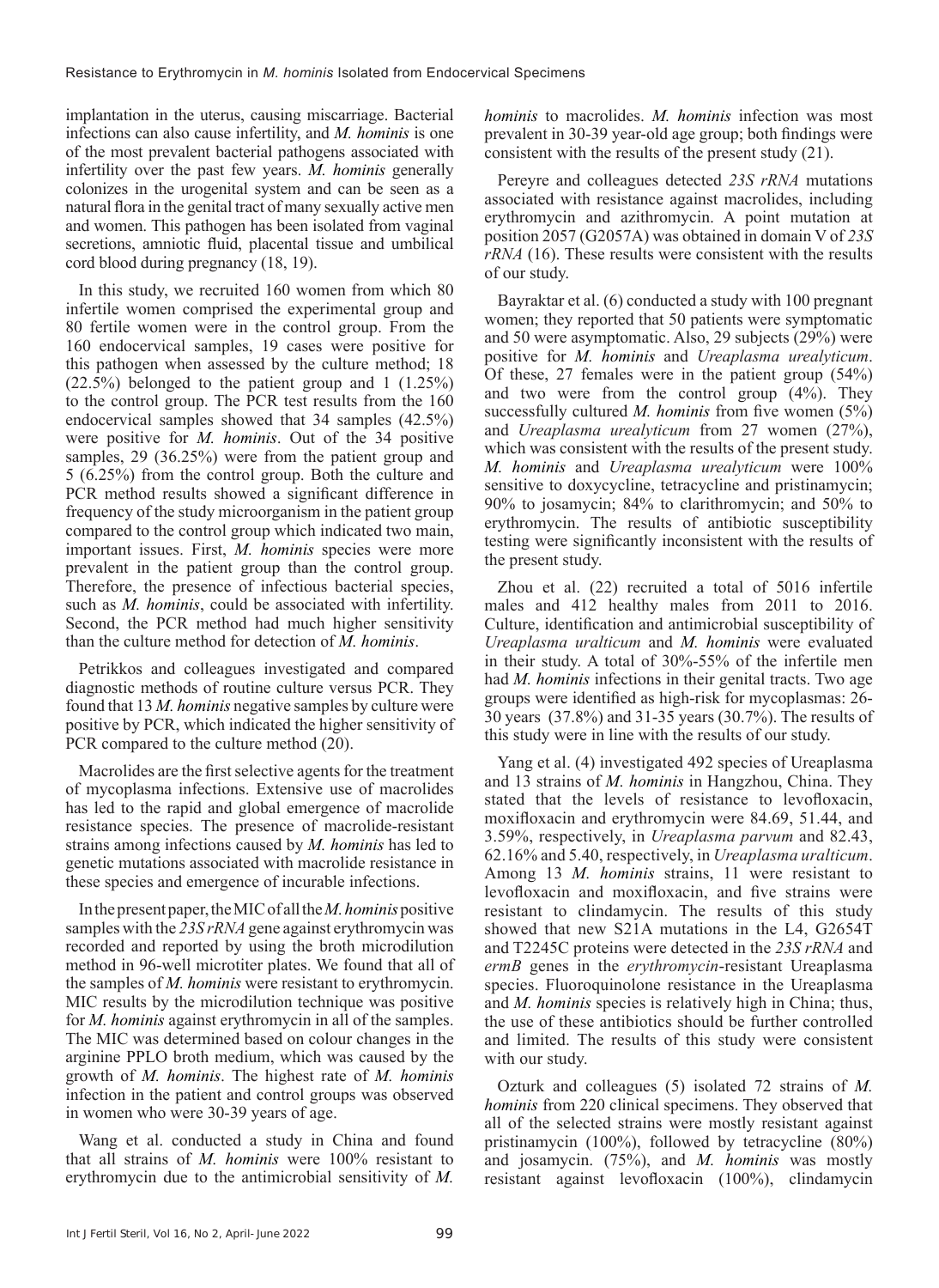(97%), roxithromycin (97%), and ciprofloxacin (94%). This study also reported resistance to erythromycin (81%) and clarithromycin (89%). The results of this study were almost similar to the results of our study, which indicated a high level of resistance against macrolide antibiotics.

Maldonado-Arriaga and colleagues (1) enrolled 37 infertile couples (74 samples) to diagnose genital mycoplasmas and evaluate antibiotic resistance. They observed that the prevalence of *Ureaplasma urealyticum*, *M. hominis* and coinfections were 71.4, 9.5 and 19%, respectively. In this study, most mycoplasmas showed significant resistance against fluoroquinolones, macrolides and tetracycline, with the highest resistance to macrolides in all strains. The results of this study were almost similar to the results of our study, which indicated a high level of resistance against the macrolide antibiotics.

Doroftei et al. reported that women aged 30-35 years were the most affected group, followed by 25-30 yearold women in their study. Cumulatively, the prevalence of *Ureaplasma urealyticum, M. hominis*, and coinfection with both, were  $28.46\%$  (n=117), 0.48% (n=2), and 2.91% (n=12), respectively. Drug susceptibility was evaluated in this study. Pristinamycin (100 vs. 100%) and Josamycin (100 vs. 98.00%) were the most efficient antibiotics in eradicating *Ureaplasma urealyticum* and *M. hominis*. High efficiency was observed with doxycycline (98.23%), minocycline (96.00%), tetracycline (96.48 vs. 68.00%), and erythromycin (70.17 vs. 92.00%). Based on antibiograms, clarithromycin (88.00%), roxithromycin (88.00%), levofloxacin (82.00%), and azithromycin (78.94%) could be used to treat these infections (23).

## Conclusion

The results of the present study showed that a significant percentage of infertile women were infected with *M. hominis*. Also, all samples that were positive for *M. hominis* showed resistance against erythromycin according to MIC assessment by the broth microdilution method. This is the first study that investigated erythromycin macrolide resistance of *M. hominis* isolated from infertile women in Iran. Although this study examined a small population of infertile women, due to the increasing trend in infertility, further research is needed in Iran to achieve precise results in relation to increased antibiotic resistance in larger populations, especially macrolide antibiotics such as erythromycin. According to the MIC results obtained by the broth microdilution method, all of the strains that were positive for *M. hominis* and the *23S rRNA* gene were resistant to erythromycin. Since the target site for erythromycin is the S50 subunit of the bacterial ribosome, many cases of macrolide resistance in clinical isolates can be associated with specific nucleotide changes in domain V of the 23S rRNA gene in the ribosomal S50 subunit.

## Acknowledgements

The authors of this study express their gratitude to the staff of the Ibn Sina Infertility Centre for their cooperation

with the specimen collection procedure, and all supervisors and personnel of the Microbiology Laboratory at Shahed School of Medicine who contributed to this research. This research has been financial supported by Shahed University. The authors declare that there are no conflicts of interest.

# Authors' Contributions

M.N., M.H.A.; Contributed to conception and design. F.N., S.A., I.P.; Contributed to all experimental work, data and statistical analysis, and interpretation of data. M.N., M.H.A.; Were responsible for overall supervision. F.N.; Drafted the manuscript, which was revised by M.H.A., M.N. All authors read and approved the final manuscript.

#### References

- 1. Maldonado-Arriaga B, Escobar-Escamilla N, Pérez-Razo JC, Alcaráz-Estrada SL, Flores-Sánchez I, Moreno-García D, et al. Mollicutes antibiotic resistance profile and presence of genital abnormalities in couples attending an infertility clinic. J Int Med Res. 2020; 48(1): 300060519828945.
- 2. Babaei Z, Pouladi I, Ashtari A, Azimi G, Niakan M. The prevalence of atypical pneumonia caused by mycoplasma pneumoniae (P1 gene) in patients with respiratory infections by culture and molecular PCR methods in Tehran, Iran. Jundishapur J Microbiol. 2019; 12(11): e84174.
- 3. Valentine-King MA, Brown MB. Antibacterial resistance in ureaplasma species and mycoplasma hominis isolates from urine cultures in college-aged females. Antimicrob Agents Chemother. 2017; 61(10): e01104-17.
- Yang T, Pan L, Wu N, Wang L, Liu Z, Kong Y, et al. Antimicrobial resistance in clinical ureaplasma spp. and mycoplasma hominis and structural mechanisms underlying quinolone resistance. Antimicrob Agents Chemother. 2020; 64(6): e02560-19.
- 5. Ozturk S, Yildiz S, Dursun P, Yener Ilce B, Kaymaz O. Mycoplasma hominis profile in women: culture, kit, molecular diagnosis, antimicrobial resistance, and treatment. Microb Pathog. 2019; 135: 103635.
- 6. Bayraktar MR, Ozerol IH, Gucluer N, Celik O. Prevalence and antibiotic susceptibility of mycoplasma hominis and ureaplasma urealyticum in pregnant women. Int J Infect Dis. 2010; 14(2): e90-e95.
- 7. Choi JB, Lee SJ, Lee MK, Lee SJ, Park DC, Kim HY, et al. Prevalence and antimicrobial susceptibility of ureaplasma spp. and mycoplasma hominis in asymptomatic individuals in Korea. Microb Drug Resist. 2018; 24(9): 1391-1396.
- 8. Lee JY, Yang JS. Prevalence and antimicrobial susceptibility of mycoplasma hominis and ureaplasma species in nonpregnant female patients in South Korea indicate an increasing trend of pristinamycin-resistant isolates. Antimicrob Agents Chemother. 2020; 64(10): e01065-20.
- 9. Maraki S, Mavromanolaki VE, Nioti E, Stafylaki D, Minadakis G. Prevalence and antimicrobial susceptibility of ureaplasma species and mycoplasma hominis in greek female outpatients, 2012-2016. J Chemother. 2018; 30(3): 140-144.
- 10. Zhu X, Li M, Cao H, Yang X, Zhang C. Epidemiology of ureaplasma urealyticum and mycoplasma hominis in the semen of male outpatients with reproductive disorders. Exp Ther Med. 2016; 12(2): 1165-1170.
- 11. Boujemaa S, Mlik B, Mardassi H, Ben Abdelmoumen Mardassi B. Clonal spread of tetracycline resistance among mycoplasma hominis clinical strains, Tunisia. Infect Drug Resist. 2020; 13: 2093- 2097.
- 12. Big Mohammadi H, Pouladi I, Zolfaghari MR, Niakan M. The prevalence of 23S rRNA mutations in ML-resistant M. pneumoniae isolates to clarithromycin in patients with respiratory infections. Rep Biochem Mol Biol. 2020; 9(2): 156-162.
- 13. Pouladi I, Mirnejad R, Rostampur S, Viesy S, Niakan M. Molecular detection and evaluation of MLـ resistance M. pneumoniae associated with mutation in 23S RNA gene among Iranian patients with respiratory infections. Rep Biochem Mol Biol. 2020; 9(2): 223-229.
- 14. Seifoleslami M, Safari A, Khayyat Khameneie M. Prevalence of